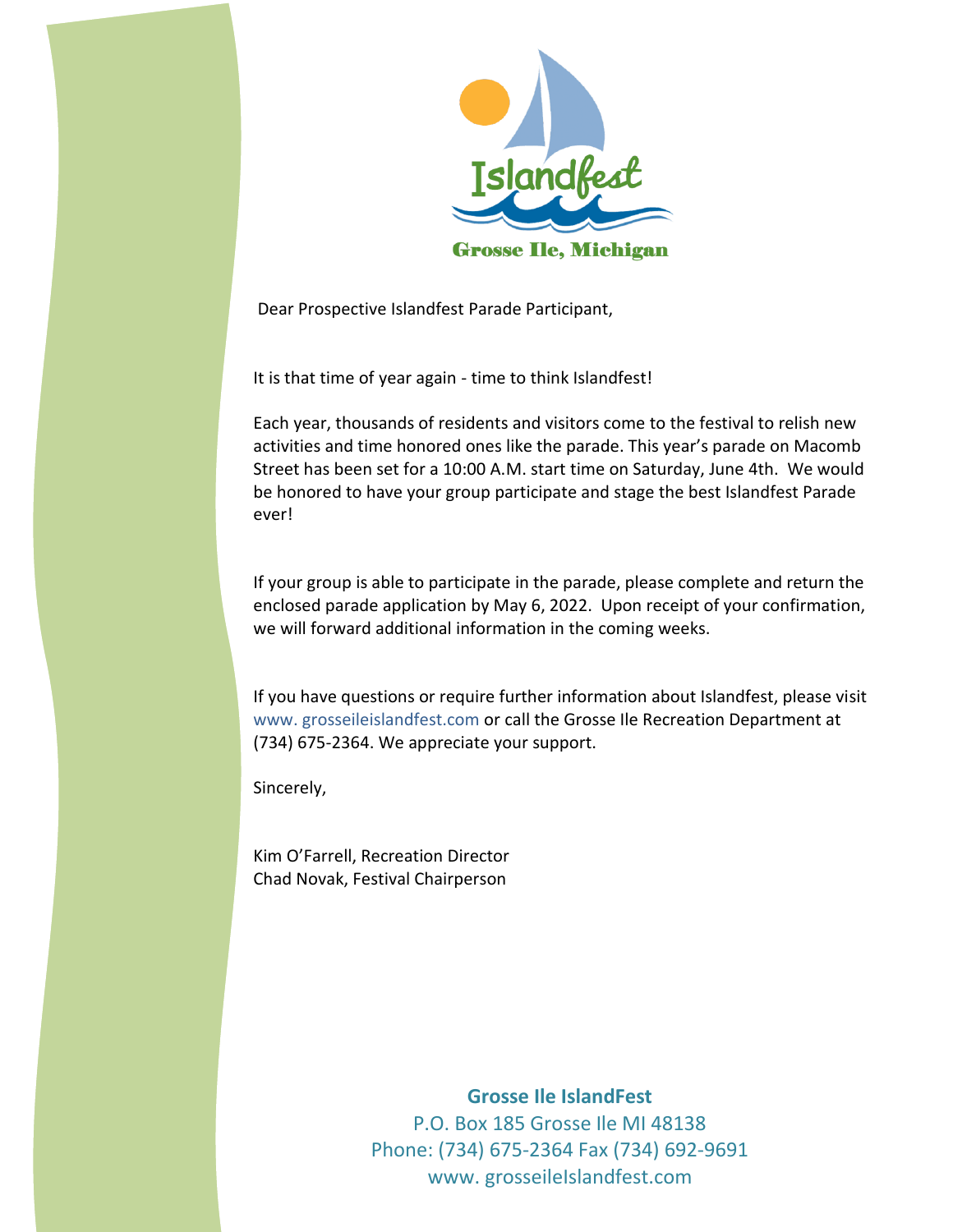

## **PARADE APPLICATION**

Saturday, June 4th starting at 10:00 a.m.

## **APPLICATION DEADLINE: MAY 6, 2022**

| <b>OFFICE USE ONLY</b> |  |  |  |  |  |  |  |
|------------------------|--|--|--|--|--|--|--|
| Date Rcvd              |  |  |  |  |  |  |  |
| Accepted               |  |  |  |  |  |  |  |
| Space #                |  |  |  |  |  |  |  |

PLEASE COMPLETE AND RETURN THIS APPLICATION BY MAY 6, 2022. ONLY COMPLETED APPLICATIONS WILL BE CONSIDERED. THIS APPLICATION DOES NOT IMPLY ACCEPTANCE TO PARTICIPATE IN THE ISLANDFEST PARADE. THE RECREATION COMMISSION WILL REVIEW ENTRIES AND MAKE A DECISION UPON RECEIPT. ACCEPTANCE IS BASED ON A FIRST‐COME FIRST SERVED BASIS. IN SUBMITTING THIS APPLICATION, APPLICANT UNDERSTANDS THAT THERE IS NO GUARANTEE REGARDING PARADE POSITIONS OR PREFERENTIAL TREATMENT OF ANY KIND. *(Exception to police and fire units for safety purposes)*

| **** An email address must be given, all communications will take place through email. |  |  |                                                                                                                        |                  |  |  |  |
|----------------------------------------------------------------------------------------|--|--|------------------------------------------------------------------------------------------------------------------------|------------------|--|--|--|
| <b>CHECK ALL THAT APPLY</b>                                                            |  |  |                                                                                                                        |                  |  |  |  |
|                                                                                        |  |  | Marching Band ____________Color Guard _______________Cheer/ Pom-Pom Team ____________Dance Squad __________ Float ____ |                  |  |  |  |
|                                                                                        |  |  |                                                                                                                        | $Horse(s)$ Other |  |  |  |

*NOTE: DRIVERS OF VEHICLES MUST PROVIDE COPY OF DRIVERS LICENSE AND PROOF OF INSURANCE UPON REQUEST*

## *\*\*\*Any parade announcements MUST BE EMAILED to [annl@grosseile.com](mailto:annl@grosseile.com) by May 6, 2022.*

IN CONSIDERATION OF INCLUSION AS A PARTICIPANT IN THE ISLANDFEST PARADE AND OTHER GOOD AND VALUABLE CONSIDERATION RECEIPT WHICH IS HEREBY ACKNOWLEDGED, PARTICIPANT AGREES TO INDEMNIFY AND HOLD HARMLESS GROSSE ILE TOWNSHIP, THE RECREATION COMMISSION, ITS MEMBERS, AGENTS, EMPLOYEES, REPRESENTATIVES, ASSIGN FROM AND AGAINST ANY AND ALL LIABILITY, LOSS, COST, DEMANDS, CLAIMS, FINES, DEBTS, OR JUDGMENTS THAT PARTICIPANT OR PARTICIPANT'S MEMBERS, PERFORMERS, EMPLOYEES, INDEPENDENT CONTRACTORS AND/OR VOLUNTEERS MAY SUSTAIN AS A RESULT OF OR ARISING FROM PARTICIPANT'S INVOLVEMENT IN THE ISLANDFEST PARADE.

**ACCEPTANCE: I HAVE READ, UNDERSTAND AND ACCEPT ALL INFORMATION REGARDING PARTICIPATION IN THE ISLANDFEST PARADE AND I AGREE THAT OUR PARADE UNIT WILL ABIDE BY THE PARADE RULES AND REGULATIONS.**

APPLICANT SIGNATURE **DATE** 

*Note: Submission of a signed application shall constitute agreement with all the terms and conditions of this application. Please keep a copy of this sheet for your records. Applicants will be notified of acceptance no later than May 14, 2022.* 

\_\_\_\_\_\_\_\_\_\_\_\_\_\_\_\_\_\_\_\_\_\_\_\_\_\_\_\_\_\_\_\_\_\_\_\_\_\_\_\_\_\_\_\_\_\_\_\_\_\_\_\_\_\_\_\_\_\_\_\_\_\_\_\_\_\_\_\_\_\_\_\_\_\_\_\_\_\_\_\_\_\_\_\_\_\_\_\_\_\_\_\_\_\_\_\_\_\_\_\_\_\_\_\_\_

**Mail completed application to: GROSSE ILE ISLANDFEST P.O. BOX 185 GROSSE ILE, MI 48138**